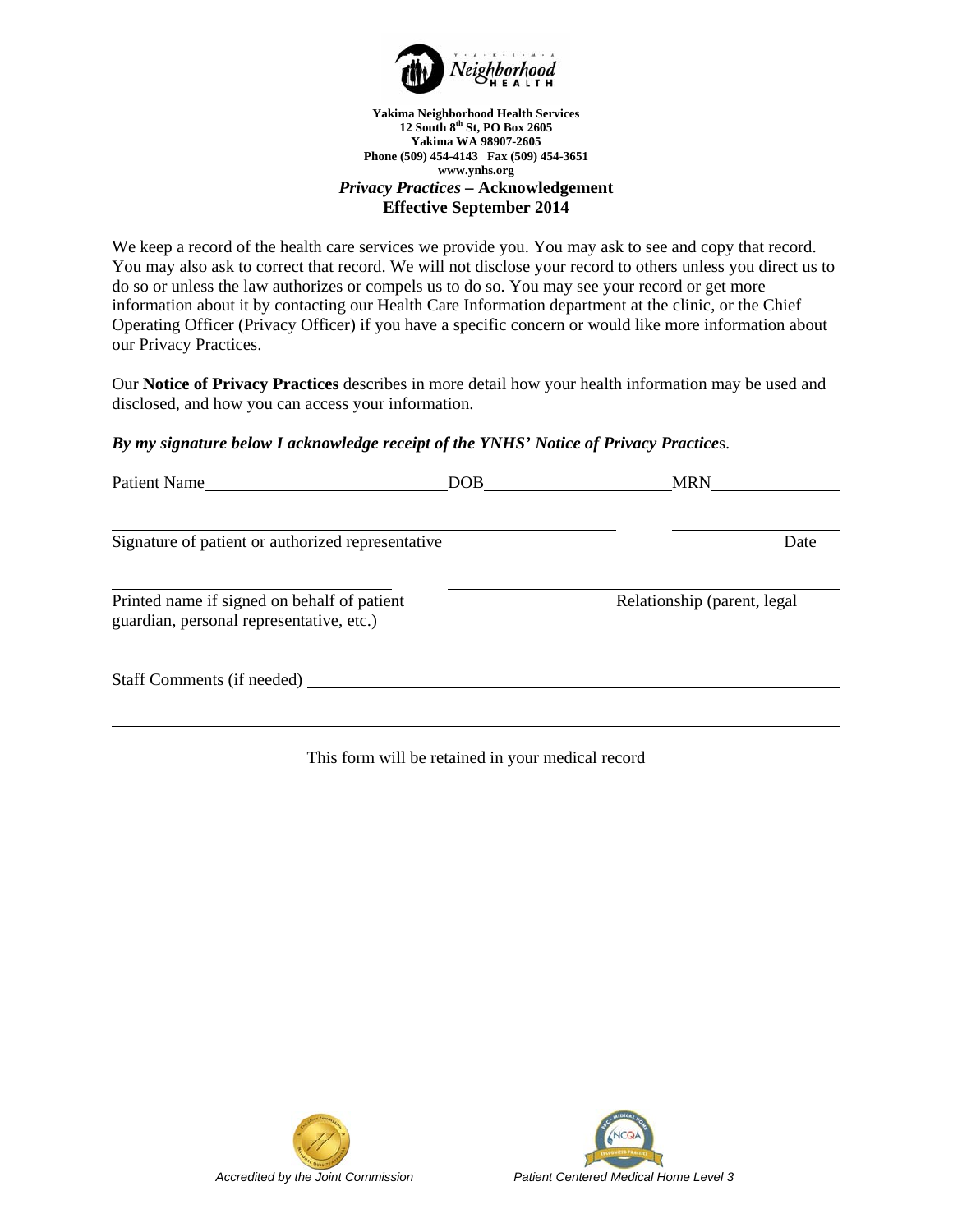

# **NOTICE OF PRIVACY PRACTICES**

# *IMPORTANT***: THIS NOTICE DESCRIBES HOW MEDICAL INFORMATION ABOUT YOU MAY BE USED AND DISCLOSED AND HOW YOU CAN GET ACCESS TO THIS INFORMATION. PLEASE REVIEW IT CAREFULLY.**

Yakima Neighborhood Health Services (YNHS) and all associates at all locations are required by law to maintain the privacy of patients' Protected Health Information (PHI) and to provide individuals with the following Notice of the legal duties and privacy practices with respect to PHI. We are required to abide by the terms of this Notice. We reserve the right to change the terms of this Notice and these new terms will affect all PHI that we maintain at that time.

#### **In certain circumstances we may use and disclose PHI about you without your written consent:**

**For Treatment**: We may use health information about you to provide you with medical treatment or services. We will disclose PHI about you to doctors, nurses, technicians, students in health care training programs, or other personnel who are involved in taking care of you. For example, a doctor treating you for a broken leg may need to know if you have diabetes because diabetes might slow the healing process. In addition, the doctor may need to tell the dietitian if you have diabetes so that we can arrange for appropriate meals. Different departments of YNHS may share health information about you in order to coordinate the services you need, such as prescriptions, lab work and x-rays. We may disclose health information about you to people outside YNHS who provide your medical care like nursing homes or other doctors.

**For Payment**: We may use and disclose information to health plans or other entities to assist in the payment of your bills. We may use it to send bills and collect payment from you, your insurance company, or other payers, such as Medicare, for the care, treatment, and other related services you receive. We may tell your health insurer about a treatment your doctor has recommended to obtain prior approval to determine whether your plan will cover the cost of the treatment.

**For Health Care Operations**: We may use and disclose PHI about you for the purpose of our business operations. These business uses and disclosures are necessary to make sure that our patients receive quality care and cost effective services. For example, we may use PHI to review the quality of our treatment and services, and to evaluate the performance of our staff, contracted employees and students in caring for you.

**Business Associates:** We may use or disclose your PHI to outside companies that assist us in operating our health system. They perform various services for us, including, but not limited to, auditing, accreditation, legal services, and consulting services. These outside companies are called "business associates" and they contract with us to keep any PHI received from us confidential in the same way we do.

**Family Members and Friends**: If you agree, do not object, or we reasonably infer that there is no objection, we may disclose PHI about you to a family member, relative, or another person identified by you who is involved in your health care or payment for your health care. If you are not present or are



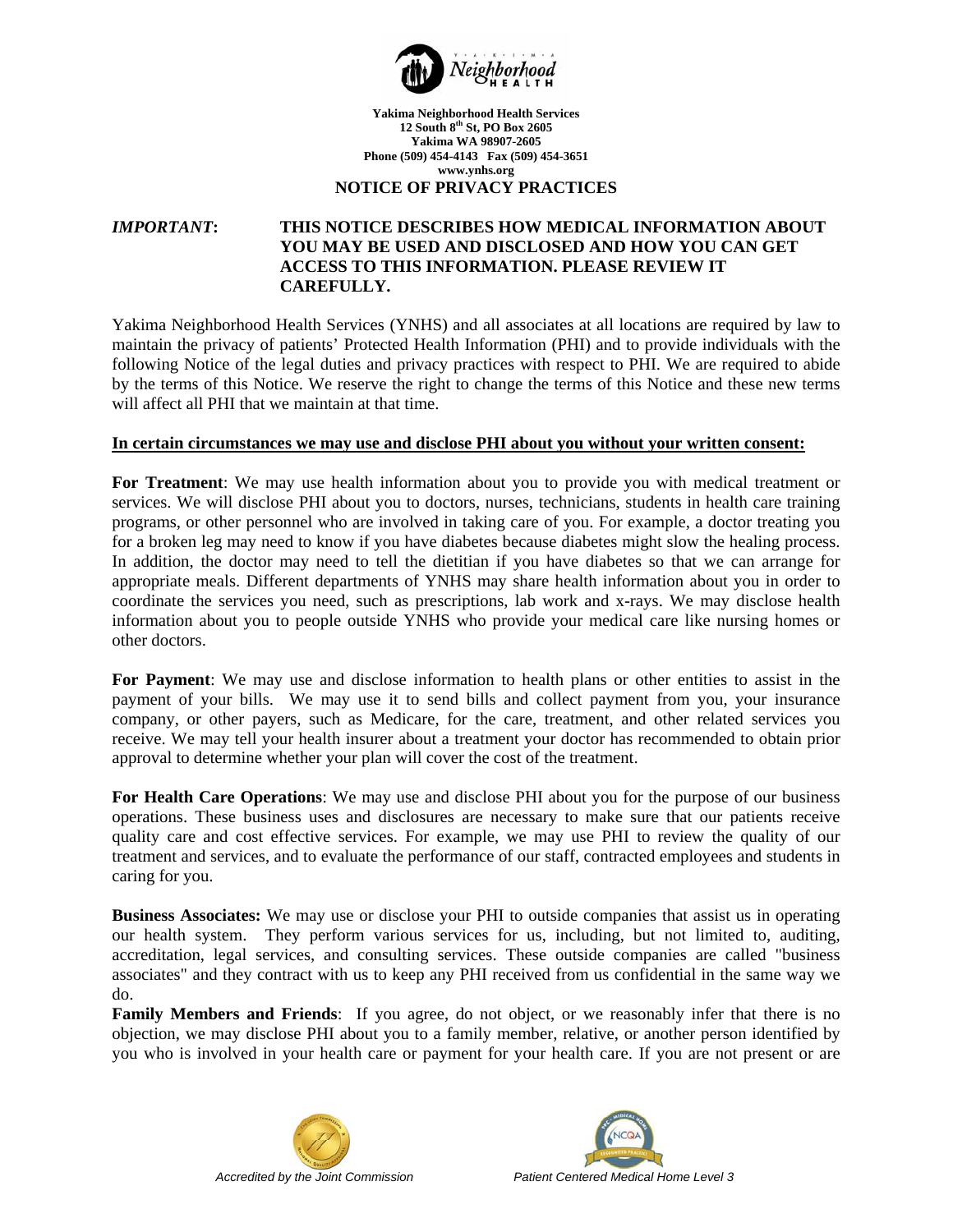

incapacitated or it is an emergency or disaster relief situation, we will use our professional judgment to determine whether disclosing limited PHI is in your best interest under the circumstances. We may disclose PHI to a family member, relative, or another person who was involved in the health care or payment for health care of a deceased individual if not inconsistent with the prior expressed preferences of the individual that are known to YNHS. You also have the right to request a restriction on our disclosure of your PHI to someone who is involved in your care.

**Appointments**: We may use and disclose PHI to contact you for appointment reminders and to communicate necessary information about your appointment.

**Contacting you**: We may contact you about treatment alternatives or other health benefits or services that might be of interest to you.

**Fundraising Activities**: We may use PHI, such as your name, address, phone number, the dates you received services, the department from which you received service, your treating physician, outcome information, and health insurance status to contact you to raise money for YNHS interests. We may share this information with a foundation associated with YNHS to work on our behalf. If you do not want YNHS or its affiliates to contact you for our fundraising and you wish to opt out these contacts, of if you wish to opt back in to these contacts, please call YNHS at 509-454-4143 and speak with the Privacy Officer.

**Required or Permitted by Law:** We may use or disclose your PHI when required or permitted to do so by federal, state, or local law.

**Public Health Activities**: We may use or disclose your PHI for public health activities that are permitted or required by law. For example, we may disclose your PHI in certain circumstances to control or prevent a communicable disease, injury or disability; to report births and deaths; and for public health oversight activities or interventions. We may disclose your PHI to the Food and Drug Administration (FDA) to report adverse events or product defects, to track products, to enable product recalls, or to conduct postmarket surveillance as required by law or to a state or federal government agency to facilitate their functions. We also may disclose protected health information, if directed by a public health authority, to a foreign government agency that is collaborating with the public health authority.

**Health Oversight Activities**: We may disclose your PHI to a health oversight agency for activities authorized by law. For example, these oversight activities may include audits; investigations; inspections; licensure or disciplinary actions; or civil, administrative, or criminal proceedings or actions. Oversight agencies seeking this information include government agencies that oversee the health care system, government benefit programs, other government regulatory programs, and government agencies that ensure compliance with civil rights laws.

**Lawsuits and Other Legal Proceedings**: We may disclose your PHI in the course of any judicial or administrative proceeding or in response to an order of a court or administrative tribunal (to the extent such disclosure is expressly authorized by law). If certain conditions are met, we may also disclose your protected health information in response to a subpoena, a discovery request, or other lawful process.



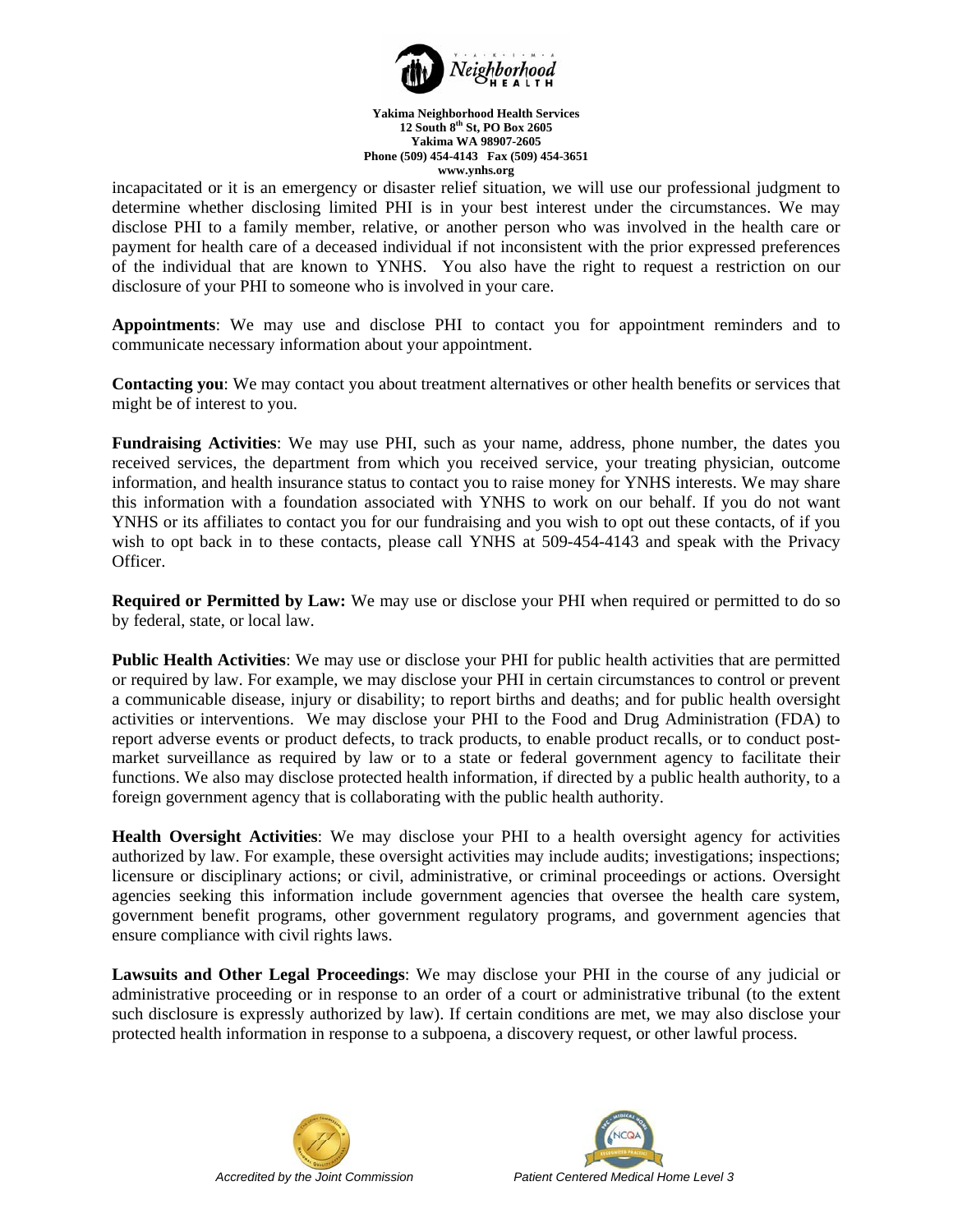

**Abuse or Neglect**: We may disclose your PHI to a government authority that is authorized by law to receive reports of abuse, neglect, or domestic violence. Additionally, as required by law, if we believe you have been a victim of abuse, neglect, or domestic violence, we may disclose your protected health information to a governmental entity authorized to receive such information.

**Law Enforcement**: Under certain conditions, we may disclose your PHI to law enforcement officials for law enforcement purposes. These law enforcement purposes include, by way of example, (1) responding to a court order or similar process; (2) as necessary to locate or identify a suspect, fugitive, material witness, or missing person; (3) reporting suspicious wounds, burns or other physical injuries; or (4) as relating to the victim of a crime.

**To Prevent a Serious Threat to Health or Safety**: Consistent with applicable laws, we may disclose your PHI if disclosure is necessary to prevent or lessen a serious and imminent threat to the health or safety of a person or the public. We also may disclose protected health information if it is necessary for law enforcement authorities to identify or apprehend an individual.

**Coroners, Medical Examiners and Funeral Directors**: We may release your PHI to a coroner or medical examiner. This may be necessary, for example, to identify a deceased person or to determine the cause of death. We may also release your PHI to a funeral director, as necessary, to carry out his/her duties.

**Organ, Eye and Tissue Donation**: We may disclose PHI to organizations that obtain, bank or transplant organs or tissues.

**Research**: YNHS may use and share your health information for certain kinds of research. For example, a research project may involve comparing the health and recovery of all patients who received one medication to those who received another, for the same condition. All research projects, however, are subject to a special approval process to ensure the appropriate privacy protections.

**Workers' Compensation**: We may disclose your health information that is reasonably related to a worker's compensation illness or injury following written request by your employer, worker's compensation insurer, or their representative.

**Employer Sponsored Health and Wellness Services**: We maintain PHI about employer sponsored health and wellness services we provide our patients, including services provided at their employment site. We may use the PHI to provide your medical treatment or services and may disclose the information about you to others who provide you medical care.

**Shared Medical Record/Health Information Exchanges**: We maintain PHI about our patients in shared electronic medical records that allow the YNHS providers to share PHI. We may also participate in various electronic health information exchanges that facilitate access to PHI by other health care providers who provide your care. For example, if you are admitted on an emergency basis to another hospital that participates in a health information exchange, the exchange will allow us to make your PHI available electronically to those who need it to treat you.



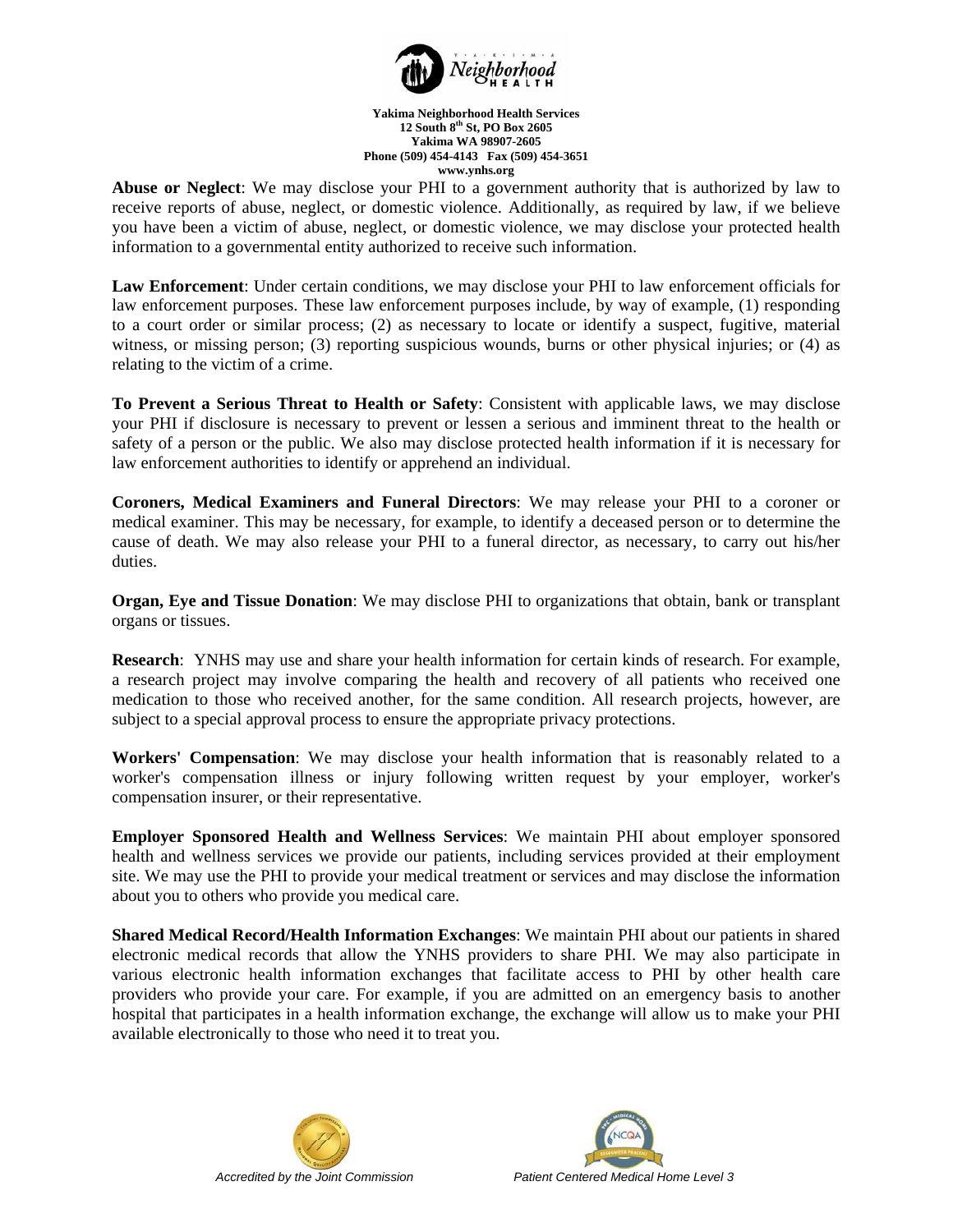

# **Other Uses and Disclosures of PHI**

Most uses and disclosures of psychotherapy notes, uses and disclosures of PHI for marketing purposes and disclosures that constitute the sale of PHI require your written authorization.

Other uses and disclosures of your PHI that are not described above will be made only with your written authorization. If you provide YNHS with an authorization, you may revoke the authorization in writing, and this revocation will be effective for future uses and disclosures of PHI. However, the revocation will not be effective for information that we have used or disclosed in reliance on the authorization and privacy laws may no longer protect such information.

## **Your Rights Regarding Your PHI:**

**The Right to Access and Copy Your Own Health Information:** You have the right to inspect and copy most of your protected health information for as long as we maintain it as required by law. All requests for access must be made in writing. We may charge you a nominal fee for each page copied and postage if applicable. You also have the right to ask for a summary of this information. If you request a summary, we may charge you a nominal fee. Please contact the YNHS Health Information/Medical Records Department with any questions or requests.

**Right to Request Restrictions**: You have the right to request certain restrictions of our use or disclosure of your PHI. We are not required to agree to your request in most cases. But if YNHS agrees to the restriction, we will comply with your request unless the information is needed to provide you emergency treatment. YNHS will agree to restrict disclosure of PHI about an individual to a health plan if the purpose of the disclosure is to carry out payment or health care operations and the PHI pertains solely to a service for which the individual, or a person other than the health plan, has paid YNHS for in full. For example, if a patient pays for a service completely out of pocket and asks YNHS not to tell his/her insurance company about it, we will abide by this request. A request for restriction should be made in writing. To request a restriction you must contact Health Information/Medical Records Department. We reserve the right to terminate any previously agreed-to restrictions (other than a restriction we are required to agree to by law). We will inform you of the termination of the agreed-to restriction and such termination will only be effective with respect to PHI created after we inform you of the termination.

**Right to Request Confidential Communications:** You may request in writing that we communicate with you in a particular way.. For example, you may ask that all communications be sent to your work address, rather than your home. We will accommodate a request for confidential communications that is reasonable**.**

**Right to be Notified of a Breach:** You have the right to be notified in the event that we (or one of our Business Associates) discovers a breach of unsecured protected health information involving your medical information.

**Right to Amend**: If you feel that PHI we have about you is incorrect or incomplete, you may ask us to amend the information, for as long as YNHS maintains the information. Requests for amending your PHI